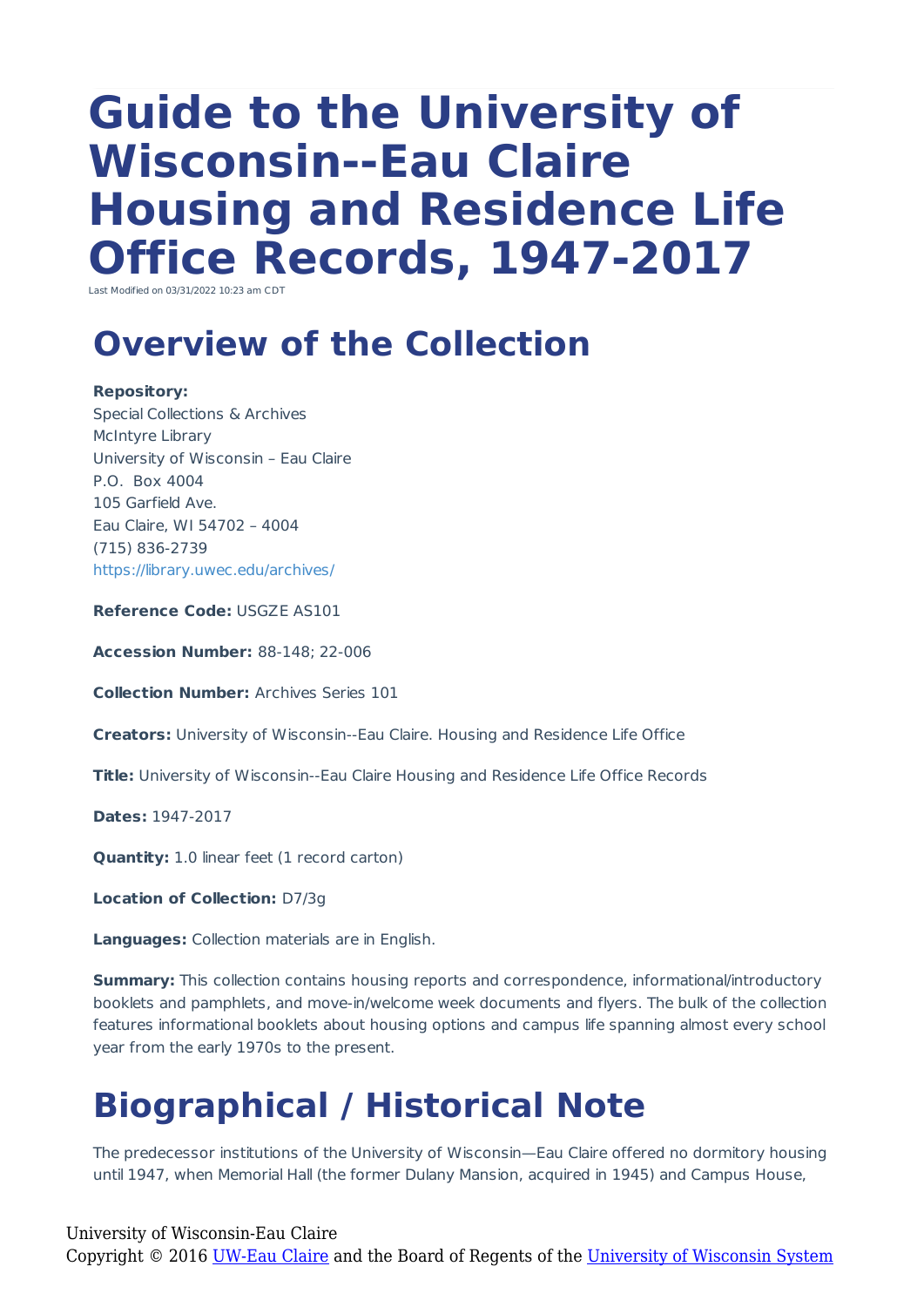both women's dormitories, were opened. Barrack housing for men and veterans' family housing were made available shortly thereafter. By 1958, all female students were required to live in housing. Soon after, underclass male students and male students not living at home were also required to live on campus. The Dean of Men and Dean of Women's Offices directed student residence life from the late 1940s through the mid 1960s. The Housing Office is first mentioned in the 1967-1968 university catalogue and would become the Office of Housing and Residence Life around 1993. The collection features several pieces of correspondence, reports, and articles related to the struggles with upperclassmen housing in the 1980s and 1990s that would eventually help lead to the building of the apartment style Chancellors Hall dorm, which opened in 2001.

## **Content Description**

The collection primarily contains booklets providing students with introductory information about the residence halls and on-campus life at the university. They describe things such as applying for oncampus housing, differences in dormitories, food service, and recreational opportunities. Many of these booklets, primarily the ones from the mid 1980s and earlier, contain a copy of the housing contract to be filled out by prospective students. The collection also contains numerous pamphlets and booklets with information for new and returning students related to housing, move-in and orientation week, and applying to the university. Other large portions of the collection feature correspondence and information pertaining to regulations and rules for the dorms and various versions of five-year plans from the late 1990s and early 2000s.

#### **Administrative Information**

**Acquisition Information:** Transferred to the University Archives prior to March 2006. 0.8 cubic feet of additional material added in July 2017 from Shana German, Housing and Residence Life.

**Access Restrictions:** Collection is open to the public.

**Use Restrictions:** Researchers are responsible for using in accordance with 17 U.S.C. Copyright owned by the University of Wisconsin--Eau Claire.

**Processing Note:** Processed by Colleen McFarland in January 2009 and Stephanie Much in November 2021.

**Arrangement:** Flat.

**OCLC #:** 20028195

### **Subjects**

**Corporate Names:** University of Wisconsin--Eau Claire. Housing and Residence Life Office

**Subject Terms:** Student housing -- Wisconsin -- Eau Claire Dormitories -- Wisconsin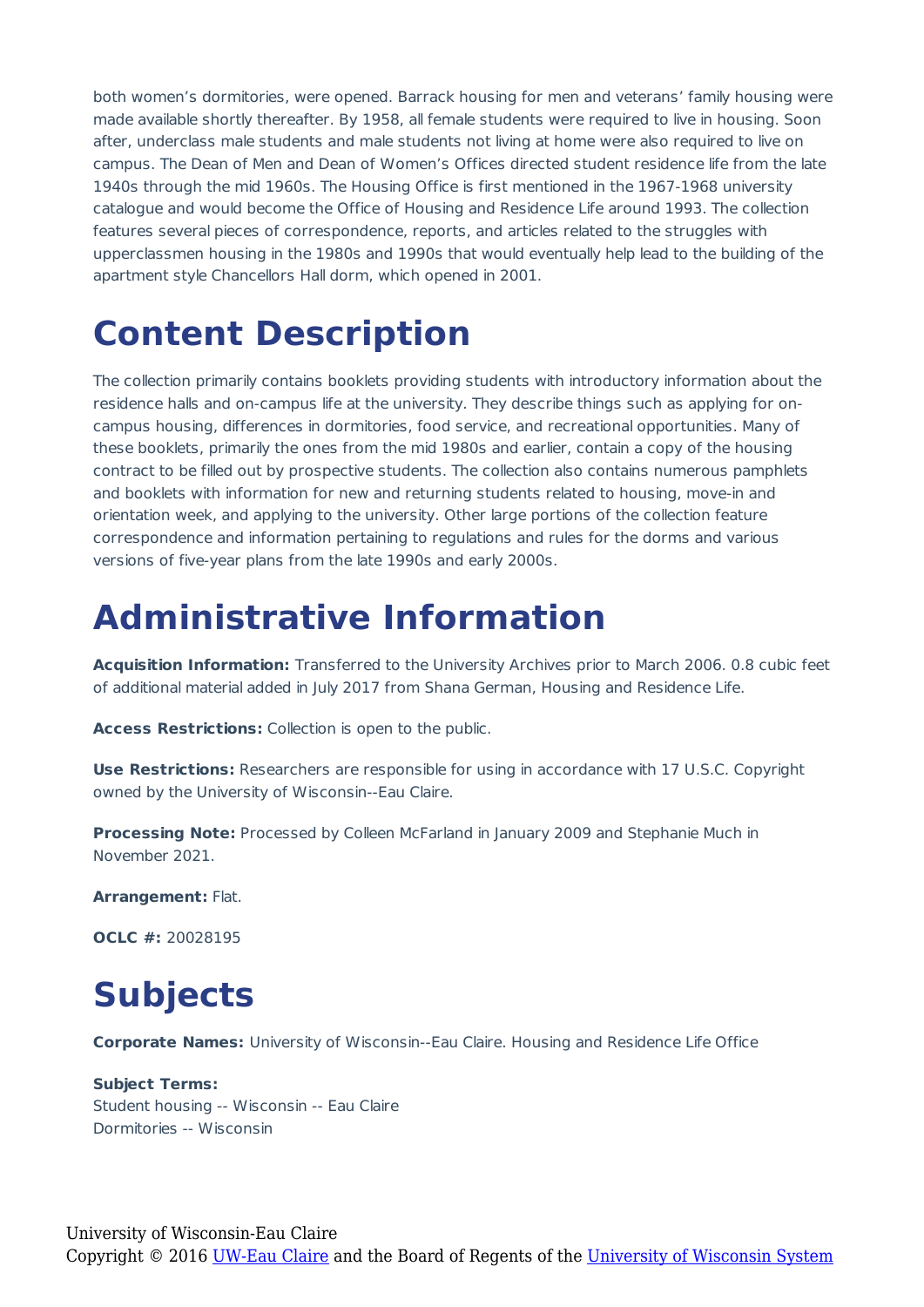## **Detailed List of Contents**

| <b>Container</b>   | <b>Contents</b>                            | <b>Dates</b>       |
|--------------------|--------------------------------------------|--------------------|
| Box/Folder         | <b>Memorial Hall Housing</b>               | 1947-1950          |
| 1/1                | Regulations                                |                    |
| Box/Folder         | Handbooks about resident                   | Undated            |
| 1/2                | standards and living off-                  |                    |
|                    | campus                                     |                    |
| Box/Folder         | <b>Administrative Records</b>              | 1967-1969          |
| 1/3                |                                            |                    |
| Box/Folder         | Surveys of Housing and                     | 1998-2002          |
| 1/4                | Residence Life and academics               |                    |
| Box/Folder         | Newspaper articles and                     | 1996-2006          |
| 1/5                | clippings about residence halls            |                    |
|                    | and regulations                            |                    |
| Box/Folder         | Questions & Answers mailers                | 1975-2001          |
| 1/6                | and First Year Seminar                     |                    |
|                    | brochures                                  |                    |
| Box/Folder         | <b>Guide for New Students</b>              | 1994-2017          |
| 1/7                | booklets                                   |                    |
| Box/Folder         | Move-In and                                | 1981-2001          |
| 1/8                | Orientation/Welcome Week                   |                    |
|                    | papers                                     |                    |
| Box/Folder         | Miscellaneous Housing forms,               | 1979-1993, Undated |
| 1/9                | flyers, booklets, and photos               |                    |
| Box/Folder         | Correspondence, studies, and               | 1980-1987          |
| 1/10               | data about Housing contracts               |                    |
|                    | and availability                           |                    |
| Box/Folder         | Versions of the five-year plan<br>for 1995 | 1995               |
| 1/11<br>Box/Folder | Versions of the five-year plan             | 1996-1997          |
| 1/12               | for 1997                                   |                    |
| Box/Folder         | Versions of the five-year plan             | 1997-1998          |
| 1/13               | for 1998                                   |                    |
| Box/Folder         | Five-year plans for 1996 and               | 1996-2001          |
| 1/14               | 2001-2003                                  |                    |
| Box/Folder         | "Residence Hall Information and            | 1971-1976          |
| 1/15               | Housing Contract" booklets                 |                    |
| Box/Folder         | "Residence Hall Information and            | 1977-1980          |
| 1/16               | Housing Contract" booklets                 |                    |
| Box/Folder         | "Residence Hall Information"               | 1981-1983          |
| 1/17               | booklets                                   |                    |
| Box/Folder         | "Residence Hall Information"               | 1984-1986          |
| 1/18               | booklets                                   |                    |
| Box/Folder         | "Residence Hall Information"               | 1988-1991          |
| 1/19               | booklets                                   |                    |
| Box/Folder         | "Residence Hall Information"               | 1992-1995          |
| 1/20               | booklets                                   |                    |
|                    |                                            |                    |

University of Wisconsin-Eau Claire

Copyright © 2016 [UW-Eau Claire](http://www.uwec.edu) and the Board of Regents of the [University of Wisconsin System](http://www.uwsa.edu/)